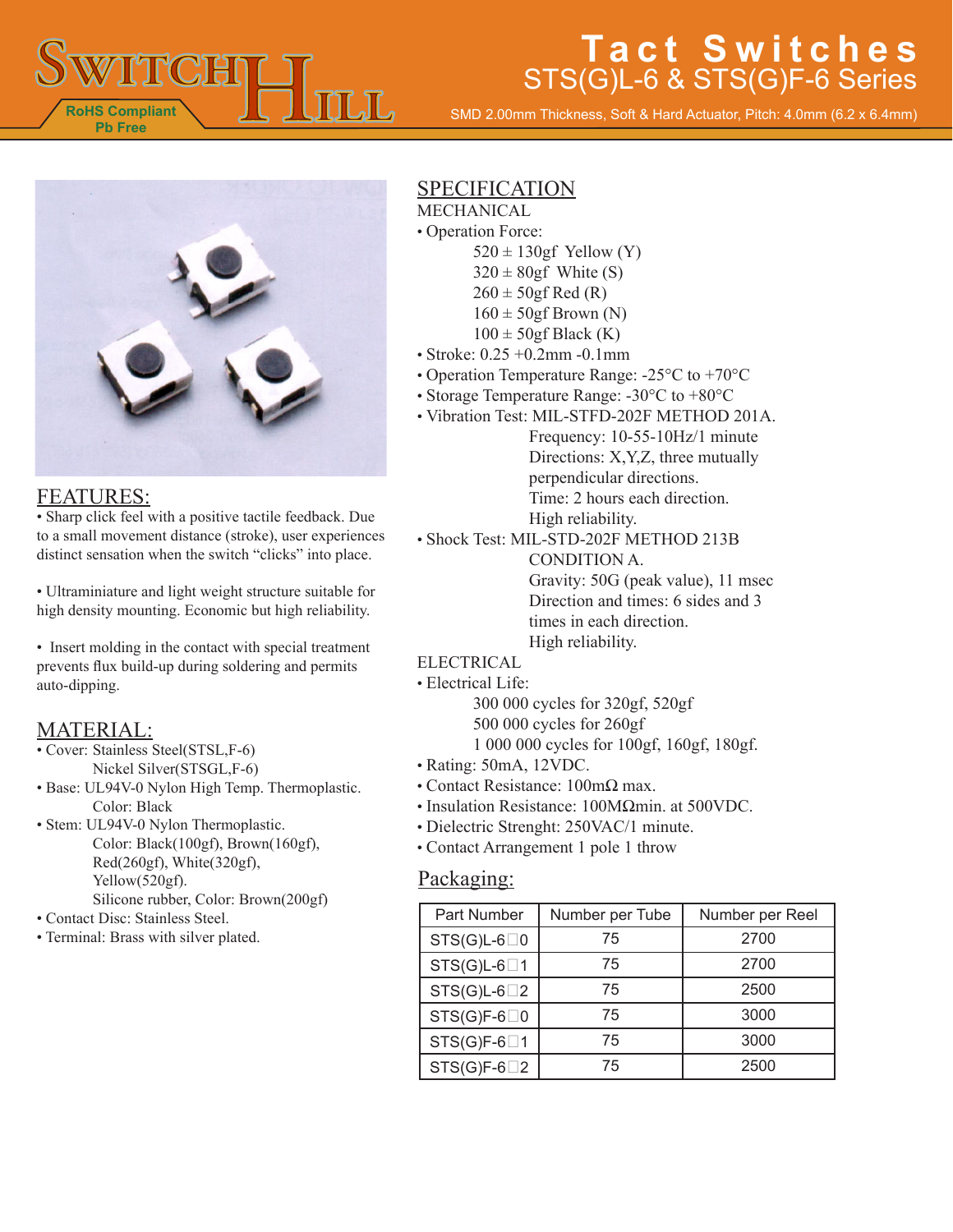

SMD 2.00mm Thickness, Soft & Hard Actuator, Pitch: 4.0mm (6.2 x 6.4mm)







I.





CIRCUIT DIAGRAM

| $STSF-6$ <sup>2</sup> | 3.1(0.122) |
|-----------------------|------------|
| $STSE-6$ <sup>1</sup> | 2.5(.098)  |
| $STSF-6\Box 0$        | 2.0(.079)  |
| Part No.              | н          |

STSGF-6





 $\frac{4.60(REF)}{ [.181(REF)]}$ 







P.C.B. LAYOUT



CIRCUIT DIAGRAM

| $STSGF-62$ | 3.1(.122) |
|------------|-----------|
| $STSGF-62$ | 2.5(.098) |
| $STSGF-62$ | 2.0(.079) |
| Part No.   |           |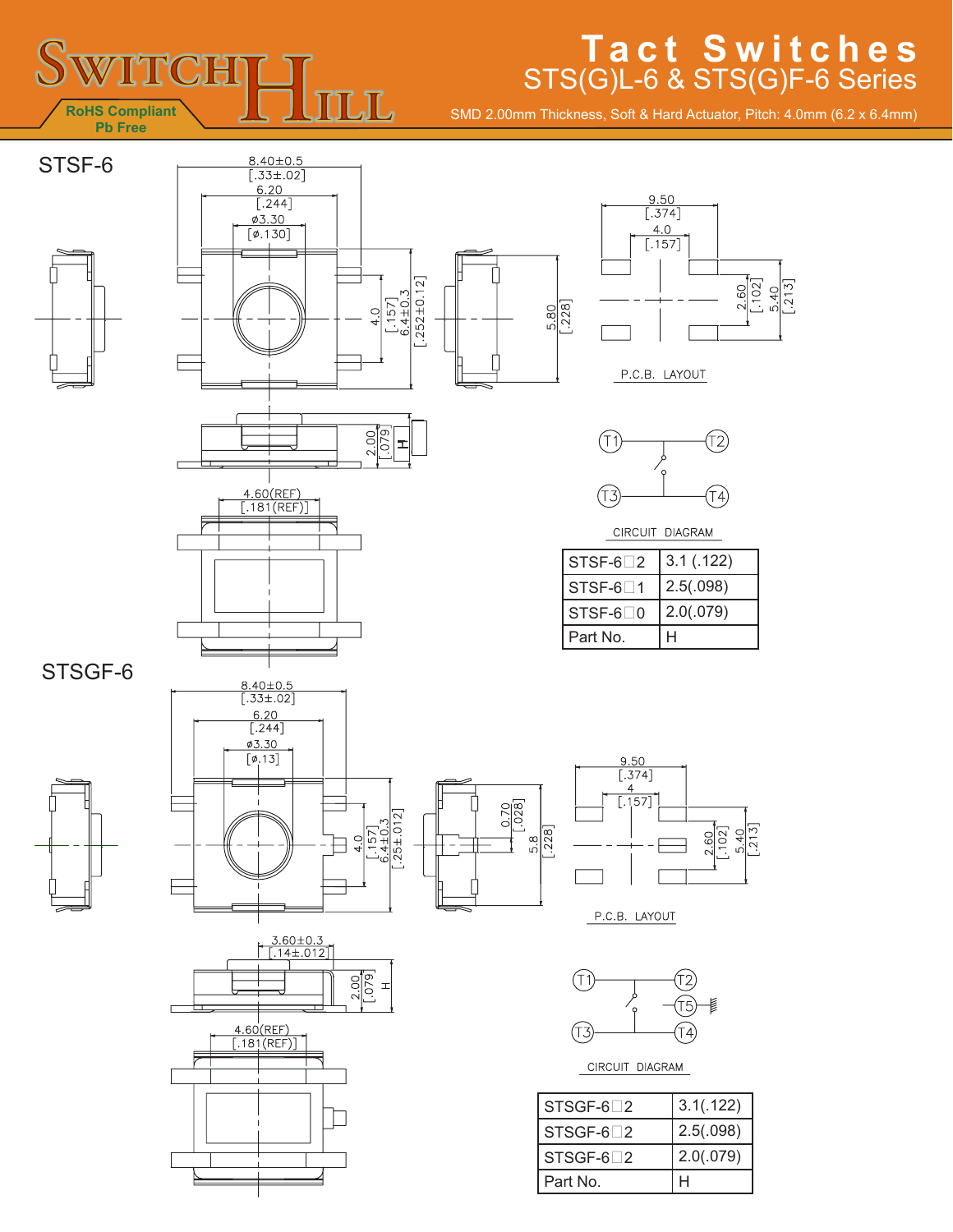

SMD 2.00mm Thickness, Soft & Hard Actuator, Pitch: 4.0mm (6.2 x 6.4mm)









P.C.B. LAYOUT



CIRCUIT DIAGRAM

| l STSL-6∏2 | 3.1(.122) |
|------------|-----------|
| I STSL-6⊡1 | 2.5(.098) |
| l STSL-6⊟0 | 2.0(.079) |
| l Part No. |           |



STSGL-6













P.C.B. LAYOUT



CIRCUIT DIAGRAM

| $STSGL-62$             | 3.1(.122) |
|------------------------|-----------|
| $STSGL-6$ <sup>1</sup> | 2.5(.098) |
| $STSGL-6\Box 0$        | 2.0(.079) |
| Part No.               |           |